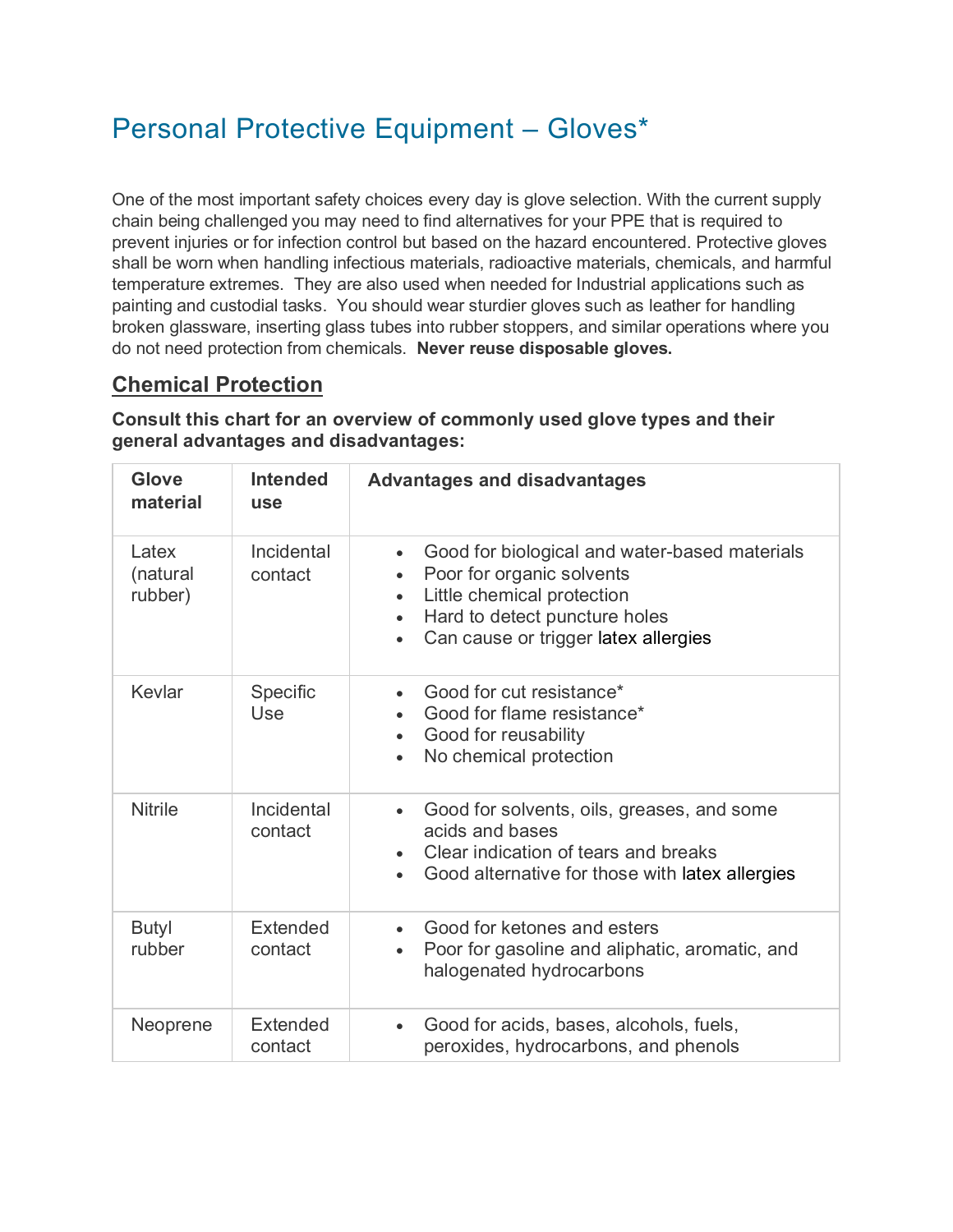|                                |                        | Poor for halogenated and aromatic<br>$\bullet$<br>hydrocarbons                                                                                                                                                                                             |
|--------------------------------|------------------------|------------------------------------------------------------------------------------------------------------------------------------------------------------------------------------------------------------------------------------------------------------|
| Norfoil                        | Extended<br>contact    | Good for most hazardous chemicals<br>Poor fit (Note: Dexterity can be partially<br>regained by using a heavier weight Nitrile glove<br>over the Norfoil glove. Also, 4H brand gloves<br>tend to provide better dexterity than the Silver<br>Shield brand.) |
| Viton                          | Extended<br>contact    | Good for chlorinated and aromatic solvents<br>Good resistance to cuts and abrasions<br>Poor for ketones                                                                                                                                                    |
| Polyvinyl<br>chloride<br>(PVC) | Specific<br><b>USe</b> | Good for acids, bases, oils, fats, peroxides, and<br>amines<br>Good resistance to abrasions<br>Poor for most organic solvents<br>$\bullet$                                                                                                                 |
| Polyvinyl<br>alcohol<br>(PVA)  | <b>Specific</b><br>use | Good for aromatic and chlorinated solvents<br>Poor for water-based solutions                                                                                                                                                                               |

For any questions regarding gloves compatibility or layering contact the Chemical [Safety Officer](mailto:shs@csusm.edu) (760-750-4502) for guidance.

| <b>Additional Glove Chemical Compatibility and Permeation</b><br><b>Charts</b> |                                                                                      |  |
|--------------------------------------------------------------------------------|--------------------------------------------------------------------------------------|--|
| OSHA (US Dept. of<br>Energy)                                                   | <b>Chemical Resistance Selection chart for</b><br><b>Protective Gloves (Table 4)</b> |  |
| Grainger                                                                       | <b>Glove, Clothing and Material</b><br><b>Compatibility Resource</b>                 |  |
| Ansell                                                                         | <b>Chemical Application &amp;</b><br><b>Recommendation Guide</b>                     |  |